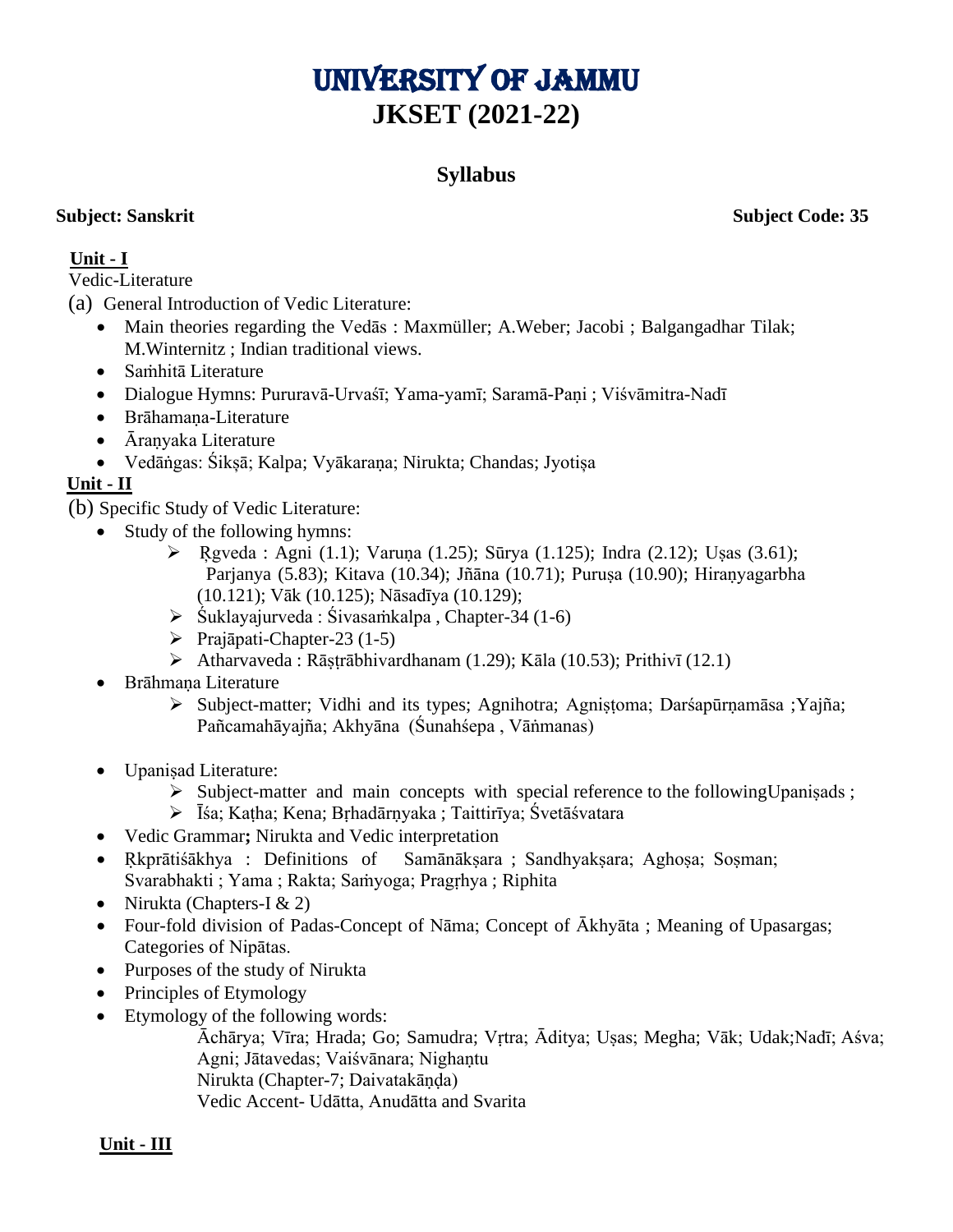(c) Darśana:

• General Introduction of major schools of Darśana with special reference to the following Pramāṇamīmānsā ; Tattvamīmānsā ; Ācāramīmānsā (Cārvāka , Jaina,Bauddha) Nyāya, Sāṁkhya, Yoga, Nyāya, Vaiśesika, mīmānsā

#### **Unit - IV**

- (d) Darśana Literature: Special Study:
	- Īśvarakrsna : Sāṁkhyakārikā Satkāryavāda, Purusasvarūpa, Prakrtisvarūpa, Srștikrama, Pratyaysarga, Kaivalya.
	- Sadānanda : Vedāntasāra Anubandha-catustaya, Ajñāna, Adhyāropa-Apavāda, Lingaśarīrotpatti, Pañcīkaraṇa, Vivarta, Jīvanmukti
	- Annambhatta, Tarkasaṁgraha / Keśavamiśra; Tarkabhāsā : Padārtha; Kārana; Pramāṇa; (Pratyakṣa; Anumāna; Upamāna; Śabda), Prāmāṇyavāda, Prameya .
	- Laugākṣibhāskara ; Arthasaṁgraha.
	- Patañjali ; Yogasūtra (Vyāsabhāsya) : Cittabhūmi, Cittavrttis ; Concept of Īśvara; Yogāṅgas; Samādhi ; Kaivalya
	- Bādarāyaṇa ; Brahmasūtra 1.1 (Śānkarabhāṣya)
	- Viśvanāthapañcānana ; Nyāyasidhāntamuktāvalī (Anumāna Khaṇḍa)
	- Sarvadarśana-Saṁgraha ; Jainism ; Buddhism

### **Unit - V**

(e) Grammar and Linguistics:

• General Introduction of the following grammarians:

Pānini , Kātyāyana , Patañjali , Bhartrhari , Vāmanajayāditya , Bhattojidīksita , Nāgeśabhaṭṭa , Kaiyyaṭa , Jainendra , Śākaṭāyana , Hemacandrasūri , Sārasvatavyākaraṇakāra. Pāṇinīya Śikṣā.Linguistics:

Definition of Language, Geneological and Morphological classification of Languages, Speech Mechanism and classification of sounds: Stops, Fricatives, Semi-Vowels and vowels (with special reference to Sanskrit sounds).

Phonetic Laws (Grimm, Grassman, Verner). Directions of

semantic change and reasons of change.Definition of Vākya

and its types

General introduction of Indo-European family of Languages

Difference between Vedic Sanskrit and Classical Sanskrit Difference between Bhāșā and Vāk

Difference between language and dialect

# **Unit - VI**

(f) Specific Study of Grammar

- Definition : Saṁhitā, Saṁyoga Guṇa, Vṛddhi, Prātipadika, Nadī , Ghi, Upadhā,Apṛkta, Gati, Pada, Vibhāṣā , Savarṇa, Ṭi, Pragṛhya, Sarvanāmasthāna, Bha , Sarvanāma, Niṣthā .
- Sandhi Ac sandhi, Hal sandhi, Visarga sandhi (according to laghusiddhāntakaumudī)
- Subanta Ajanta Rāma , Sarva (in all genders) , Viśvapā, Hari , Tri (in all genders) , Sakhi , Sudhī , Guru , Pitṛ , Gau , Ramā , Mati , Nadī , Dhenu , Mātṛ ,Jñāna , Vāri , Madhu .
- Halanta Lih , Viśvavāh , Catur (in all genders) , Idam, Kim, Tad (in all genders), Rājan , Maghavan , Pathin , Vidvas , Asmad , Yuṣmad .
- Samāsa Avyayībhāva, Tatpurusa, Bahuvrīhi, Dvandva (according to laghusiddhāntakaumudī)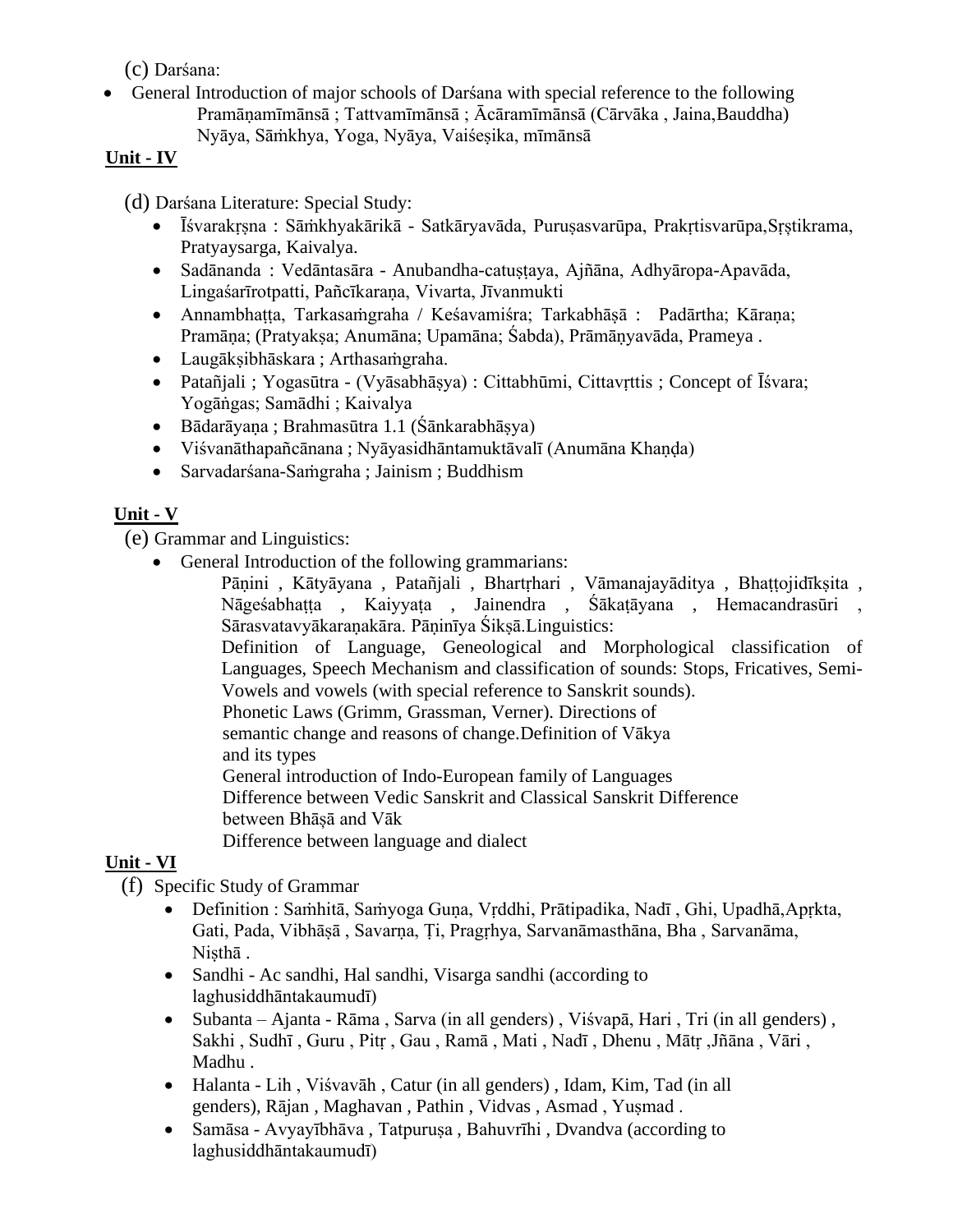- Taddhita Apatyārthaka and Matvarthīya (According to Siddāntakaumudī ),
- Tiṅanta Bhū , Edh , Ad , Us, Hu , Div , Ṣuñ , Tud , Tan, Kṛ , Rudh , Krīñ, Cur .
- Prayayānta Nijant, Sannanta , Yańanta , Yańluganta , Nāmdhātu.
- Kṛdanta Tavya / Tavyat , Anīyar , Yat , Nyat , Kyap , Śatṛ , Śānac , Ktvā , Kta , Ktavatu , Tumun, Namul.
- Strīpratyaya According to Laghusiddhāntakaumudī.
- Kāraka Prakarana According to Siddāntakaumudī .
- Parasmaipada and Ātmanepada Vidhāna According to Siddāntakaumudī .
- Mahābhāșya (Paspaśāhnika)- Definition of Śabda, Relation between Śabda and Artha, Purposes of the study of grammar, Definition of Vyākaraṇa, Result of theproper use of word , Method of grammar .
- Vākyapadīyam (Brahmakāṇḍa) Nature of Sphoṭa, Nature of Śabda-Brahma, Powers of Śabda-Brahma, Relation between Sphota and Dhvani, Relationbetween Śabda and Artha, Types of Dhvani, Levels of Language.

### **Unit - VII**

Sanskrit Literature, Poetics and Prosody

- (a) General Introduction of following
	- Bhāsa, Aśvaghośa , kālidāsa, Śūdraka, Viśākhadatta, Bhāravi, Māgha, Harṣa, Bāṇabhaṭṭa, Daṇḍin, Bhavabhūti, Bhaṭṭanārāyaṇa, Bhilhaṇa, Shrīharṣa, Ambikādatta vyāsa, Panditā Kṣamārao, V. Raghavan, Shri Dhar Bhaskar Varnekar
	- Schools of Sanskrit Poetics Rasa, Alaṅkāra, Rīti, Dhwani, Vakrokti, Aucitya,
	- Western Poetics Aristotle, Longinus, Croche

#### **Unit - VIII**

- (b) Specific study of the following
	- Poetry: Buddhacaritam (First Canto), Raghuvaṁśam (First Canto), Kirātārjunīyam (First Canto), Śiśupālavadham (First Canto), Naiṣadhīyacaritam (First Canto)
	- Drama: Svapnavāsavadattām, Abhijñānaśākuntalam, Mṛcchakaṭikam, Uttararāmacaritam, Mudrārākṣasam, Uttararāmacaritam, Ratnāvalī
	- Prose: Daśakumāracaritam ( viii Ucchvāsa), Harsacaritam ( V Ucchvāsa), Kādambarī (Śukanāsopadeśa)
	- Campū Kāvya Nala Campū (I Ucchvāsa)
	- Sāhityadarpanah:

Definition of Kāvya, Refutation of other definitions of Kāvya, Śabdaśakti -Saṅketagraha; Abhidhā; Lakṣanā; Vyanjanā, Kāvyabheda (Chapter Fourth), Śravyakāvya (prose poetry and mix)

• Kāvyaprakaśa –

Kāvyalakṣhṇa, Kāvyaprayojana, Kāvyahetu, Kāvyabheda, Śabdaśakti, Abhihitānvayavāda, Anvitābhidhānvayavāda, concept of Rasa, discussion of Rasasūtra, Rasadoṣa, Kāvyaguṇa, Vyanjanāvriti (Fifth Chapter)

• Alaṁkāras –

Vakrokti; Anuprāsa, Yamaka, Śleṣa, Upamā, Rūpaka, Utprekṣā, Samāsokti, Apahnuti, Nidarśanā, Arthāntaranyāsa, Dṛṣṭānta, Vibhāvanā, Viśeṣokti,Svabhāvokti, Virodhābhāsa, Saṅkara, Sansṛṣṭi

- Dhvanyāloka (I Udyota)
- Vakroktijīvitam (I Unmeṣa)
- Bharata Nāṭyaśāstram (First and Sixth Chapter)
- Daśarūpakam (First and Third Prakāśa)

• Chanda – Āryā, Anuṣṭup, Indravajrā, Upendravajrā, Vasantatilakā, Upajāti, Vaṁśastha, Drutavilambita, Śālinī, Mālinī, Śikharṇī, Mandākrāntā, Hariṇī, Śārdūlavikrīdita, Sragdharā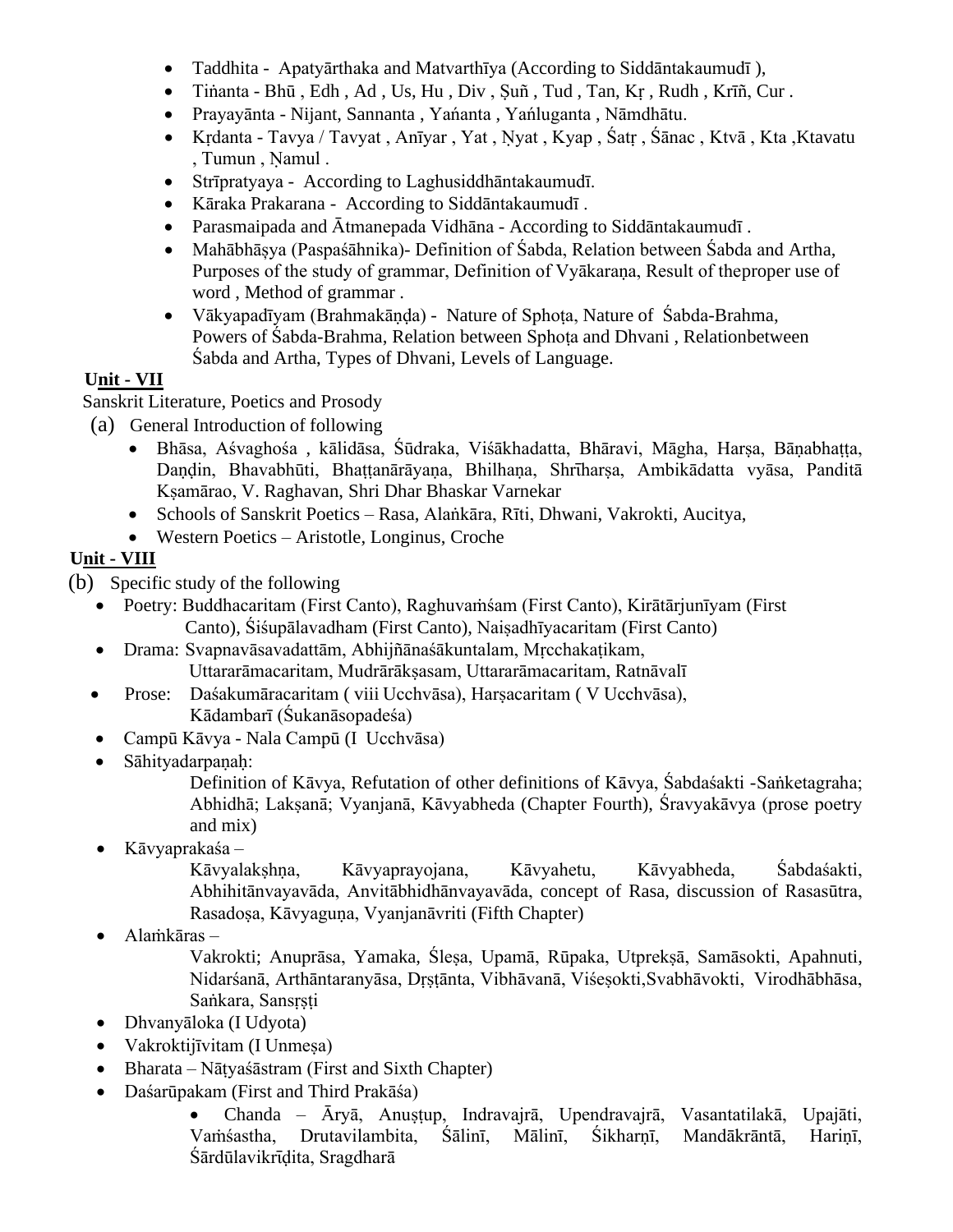# **Unit - IX**

Purāṇetihāsa, Dharmaśāstra and Epigraphy

- **(a) General introduction of the followings**:
	- Rāmāyaṇa –

Subject matter, age, society in the Rāmāyaṇa, Rāmāyaṇa as a source of later Sanskrit works and literal value of the Rāmāyaṇa, legends in theRāmāyaṇa